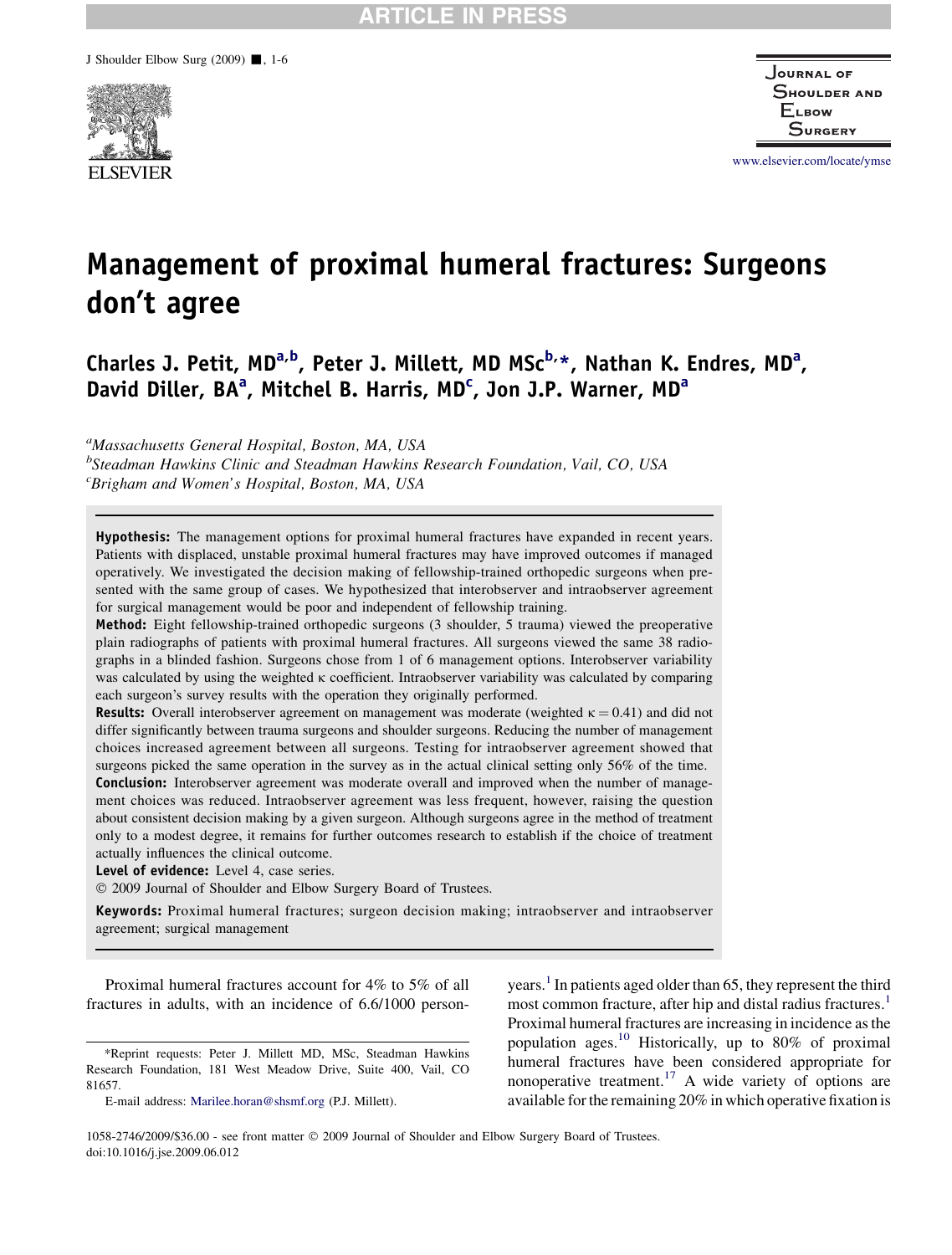**RTICLE IN PRESS** 

indicated. In recent years the management options for proximal humeral fractures have expanded to include closed reduction alone, closed reduction and percutaneous pinning, open reduction and transosseous suture fixation, intramedullary nailing (IM), open reduction and internal fixation (ORIF) with conventional plating techniques, ORIF with fixed angle devices, and arthroplasty.[6,7,14,19,20,27](#page-4-0) The current recommendation is that fractures of the proximal humerus with parts that are displaced greater than  $45^{\circ}$  or 1 cm be managed with closed or open reduction and operative fixation, as determined by the stability of the fragments and patient-specific factors.<sup>[17,18](#page-5-0)</sup>

Despite these recommendations, the treatment rendered often varies significantly between surgeons. There is currently no literature clearly illustrating the variability of surgical decision making between surgeons with regard to proximal humeral fractures. The purpose of our study was to investigate the decision making of shoulder and trauma fellowship-trained orthopedic surgeons when presented with the same group of patients managed at 2 affiliated level 1 trauma centers. We hypothesized that the interobserver agreement for surgical management based on plain radiographs would be poor and independent of fellowship training, and further hypothesized that intraobserver agreement would also be poor.

# Materials and methods

This study was approved by the Institutional Review Board of Partners Human Research Committee (IRB# 2005-P-002450/1). This investigation was performed at Massachusetts General Hospital and Brigham and Women's Hospital, Boston, Massachusetts.

Eight attending orthopedic surgeons, including 3 authors (M.B.H., P.J.M., J.P.W.), consented to participate in the study. Among the 8 surgeons, 3 were fellowship-trained in shoulder surgery, 4 in orthopedic traumatology, and 1 completed an upper extremity surgery fellowship specializing in upper extremity trauma and was included with the other 4 trauma surgeons for statistical purposes. All surgeons were well experienced in both the operative and nonoperative treatment of these fractures and had an average of 12.6 years of experience after fellowship, as summarized in [Table I.](#page-2-0) Furthermore, all reviewers were experienced in operative fixation methods discussed in the survey, each reporting treating approximately 20 cases operatively each year.

Excluding isolated tuberosity fractures, all proximal humeral fractures treated operatively at 2 affiliated level 1 trauma centers between 2000 and 2005 by these surgeons were gathered into a database for a total of 185 patients. Patients that possessed adequate and available preoperative radiographs were included in the survey (94 operative cases plus 6 randomly chosen nonoperative cases). Computed tomography (CT) scans were not included for review.

Two authors who did not participate in the survey constructed a PowerPoint (Microsoft Corp, Redmond, WA) file for each surgeon to review. Each case presentation included the pertinent history, physical examination findings, and medical comorbidities along with at least 3 radiographs (scapular anteroposterior, axillary, scapular Y views). Each survey included a common pool of 32 operative cases (4 from each surgeon, chosen to represent a wide variety of Neer fracture types) and 6 nonoperative cases, which were reviewed by all surgeons. In addition, each surgeon's survey contained all of his own patients during that time period treated operatively (with adequate and available preoperative radiographs) that were not included in the common pool (range, 3- 11 additional cases). Patients were given a random number and presented in a blinded fashion to the surgeons.

For each patient, surgeons were asked to choose 1 of 6 management options ([Table II](#page-2-0)): (1) nonoperative, (2) closed manipulation under anesthesia, (3) closed or open reduction and percutaneous pinning; (4) ORIF with a fixed-angle device (proximal humeral locking plate or blade plate); (5) ORIF with an alternative fixation device (such as suture fixation, IM nail, or tension band); or (6) hemiarthroplasty.

#### Statistical analysis

Interobserver variability was calculated using the  $\kappa$  coefficient generated by SAS 9.1 software (SAS Institute Inc, Cary, NC). As described by Landis, $^{13}$  $^{13}$  $^{13}$  the  $\kappa$  coefficient measures the percentage of instances of agreement, taking into account agreement by chance alone. A value of  $\kappa = 1.00$  indicates perfect agreement, whereas  $\kappa = 0.00$  indicates no more agreement than expected by chance alone. According to the guidelines presented by Landis, values of less than 0.20 represent poor or slight agreement, 0.21 to 0.40 represent fair agreement, 0.41 to 0.60 represent moderate agreement, 0.61 to 0.80 represent substantial agreement, and values of 0.81 or greater represent excellent agreement. Intraobserver variability was calculated comparing the percentage of time surgeons chose the same option in the survey as in the original clinical setting.

The  $\chi^2$  test was used to test for differences between groups. The correlation coefficient was used to test for correlation between years of experience and intraobserver variability. The statistics for interobserver and intraobserver variability were run again, decreasing the heterogeneity into 3 armed responses: closed treatment (choices 1 and 2) vs operative fixation (choices 3, 4, and 5) vs hemiarthroplasty (choice 6). This was again repeated, further decreasing heterogeneity into 2 armed responses: nonoperative management (choices 1 and 2) vs operative management (choices 3, 4, 5, and 6).

# Results

The common pool of 38 patients reviewed by each surgeon contained 32 operative and 6 nonoperative cases. The original treatment performed on the 32 operative patients was as follows: closed manipulations under anesthesia in 2; closed reduction percutaneous pinning in 5; proximal humeral locking plates in 17; and hemiarthroplasty in 8. Of the 38 patients, there was perfect agreement among all 8 surgeons in only 4 patients: 2 nonoperative, 1 proximal humeral locking plate, and 1 hemiarthroplasty.

Interobserver agreement between all surgeons by k coefficient was 0.41 (95% confidence interval [CI],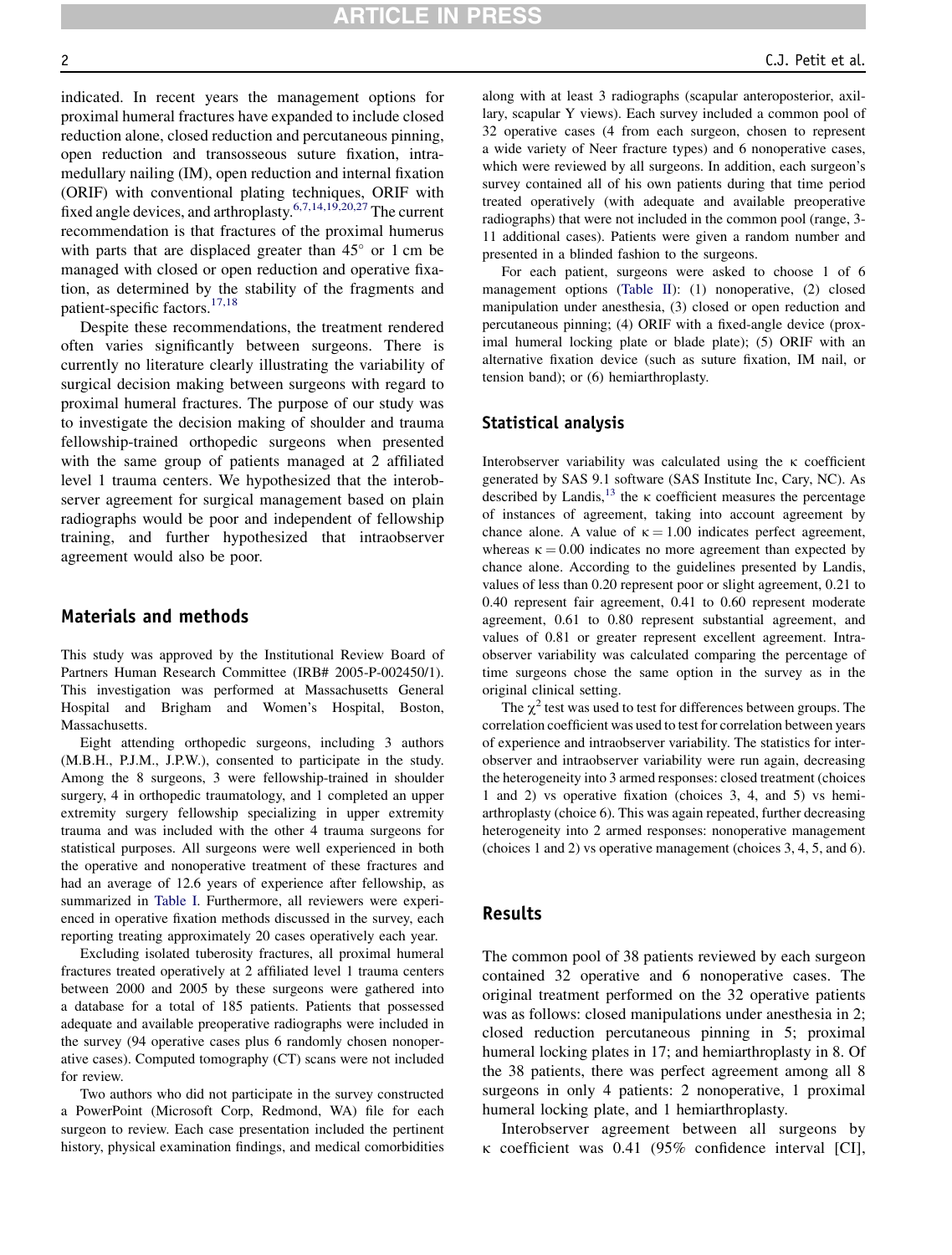#### <span id="page-2-0"></span>Management of proximal humeral fractures 3

| <b>Table I</b> | Intraobserver agreement |              |       |               |      |                       |      |                |       |  |
|----------------|-------------------------|--------------|-------|---------------|------|-----------------------|------|----------------|-------|--|
| Surgeon        | Individual              |              |       |               |      |                       |      |                |       |  |
|                | Specialty               | Years of exp | Cases | Perfect match | $\%$ | Non-op vs fix vs hemi | $\%$ | Non-op vs op   | $\%$  |  |
|                | Trauma                  | 4            | 8     | 4             | 50.0 | 4                     | 50.0 | 5              | 62.5  |  |
| $\overline{c}$ | Trauma                  | 22           | 8     | 5             | 62.5 | 5                     | 62.5 | 5              | 62.5  |  |
| 3              | Shoulder                | 6            |       | 3             | 42.9 | 6                     | 85.7 | 6              | 85.7  |  |
| 4              | Shoulder                | 6            | 11    | 5             | 45.5 | 9                     | 81.8 | 10             | 90.9  |  |
| 5              | Trauma                  | 8            | 15    | 11            | 73.3 | 11                    | 73.3 | 14             | 93.3  |  |
| 6              | Trauma                  | 20           | 13    | 8             | 61.5 | 8                     | 61.5 | 8              | 61.5  |  |
| $\overline{7}$ | Trauma                  | 17           | 9     | 4             | 44.4 | 4                     | 44.4 | $\overline{7}$ | 77.8  |  |
| 8              | Shoulder                | 18           | 14    | 8             | 57.1 | 13                    | 92.9 | 14             | 100.0 |  |
|                | Weighted average        |              |       |               |      |                       |      |                |       |  |
|                | <b>Overall</b>          |              | 85    | 48            | 56.5 | 60                    | 70.6 | 69             | 81.2  |  |
|                | Trauma                  |              | 53    | 32            | 60.4 | 32                    | 60.4 | 39             | 73.6  |  |
|                | Shoulder                |              | 32    | 16            | 50.0 | 28                    | 87.5 | 30             | 93.8  |  |

| <b>Table II</b> | Management choices presented for each case     |  |  |
|-----------------|------------------------------------------------|--|--|
| Choice          | Description                                    |  |  |
|                 | Nonoperative                                   |  |  |
| 2               | Closed manipulation under anesthesia           |  |  |
| 3               | Closed reduction and percutaneous pinning      |  |  |
|                 | ORIF with fixed-angle device (proximal humeral |  |  |
|                 | locking plate)                                 |  |  |
| 5               | ORIF with alternative method (suture fixation) |  |  |
|                 | Hemiarthroplasty                               |  |  |
|                 |                                                |  |  |

ORIF, open reduction, internal fixation.

0.38-0.44). The interobserver agreement between trauma surgeons only was 0.44 (95% CI, 0.37-0.51), and the interobserver agreement between shoulder surgeons only was 0.50 (95% CI, 0.42-0.59). Decreasing the heterogeneity of responses to 3 possibilities (nonoperative: 1 and 2; internal fixation: 3, 4, and 5; hemiarthroplasty: 6) resulted in a slight increase in the overall  $\kappa$  coefficient to 0.45 (95% CI, 0.42-0.48), the  $\kappa$  coefficient among trauma surgeons to 0.44 (95% CI, 0.36-0.51), and the  $\kappa$  coefficient among shoulder surgeons to 0.52 (95% CI, 0.42-0.63).

Further decreasing the heterogeneity of responses to 2 possibilities (nonoperative: 1 and 2; operative: 3, 4, 5, 6) showed a higher level of agreement among surgeons. Overall, the  $\kappa$  coefficient was 0.48 (95% CI, 0.44-0.52) for the 2-armed response. The agreement between trauma surgeons increased to 0.47 (95% CI, 0.38-0.55), and the agreement between shoulder surgeons increased to 0.71 (95% CI, 0.44-0.71). There was no statistically significant difference between subspecialties.

The number of cases used for intraobserver agreement ranged from 7 to 15 (Table I). An evaluation of each surgeon's intraobserver agreement showed that surgeons chose the same management option in the survey as in the original clinical setting only 56.5% (range, 44.9%-73.3%) of the time. Intraobserver agreement was 60.4% (range, 44.4%-73.3%) for trauma surgeons and 50.0% (range, 42.9%-57.1%) for shoulder surgeons. This difference was not significantly different.

When the heterogeneity of responses was decreased to 3 armed responses (nonoperative: 1, 2; internal fixation: 3, 4, 5; and hemiarthroplasty: 6), the overall intraobserver agreement increased to 70.6% (range, 44.4%-92.9%). Shoulder surgeons showed an increase in agreement to 87.5% (range, 81.8%-92.9%), whereas the intraobserver agreement for trauma surgeons was unchanged at 60.4% (range, 44.4%-73.3%). For the 3-armed response, shoulder surgeons were more consistent in their decision making than trauma surgeons ( $P = .008$ ). Further decreasing the heterogeneity of responses to nonoperative (1 and 2) and operative (3-6) resulted in an increase in overall intraobserver agreement to 81.2% (range, 61.5%-100%). For the 2-armed responses, intraobserver agreement among shoulder surgeons increased to 93.8% (range, 85.7%-100%) and increased among trauma surgeons to 73.6% (range, 61.5%-93.3%). Again, for the 2-armed responses, shoulder surgeons were more consistent in their decision making than trauma surgeons  $(P = .02)$ .

When intraobserver agreement was evaluated with respect to the surgeon's experience, no significant correlation was found between years of experience and intraobserver agreement. Further, when surgeons were divided into those with more than 10 years experience (4 surgeons) and less than 10 years experience (4 surgeons), no difference was found between groups using  $\chi^2$  analysis.

# **Discussion**

This study illustrates an overall lack of agreement regarding management among 8 orthopedic surgeons who actively treat proximal humeral fractures at 2 affiliated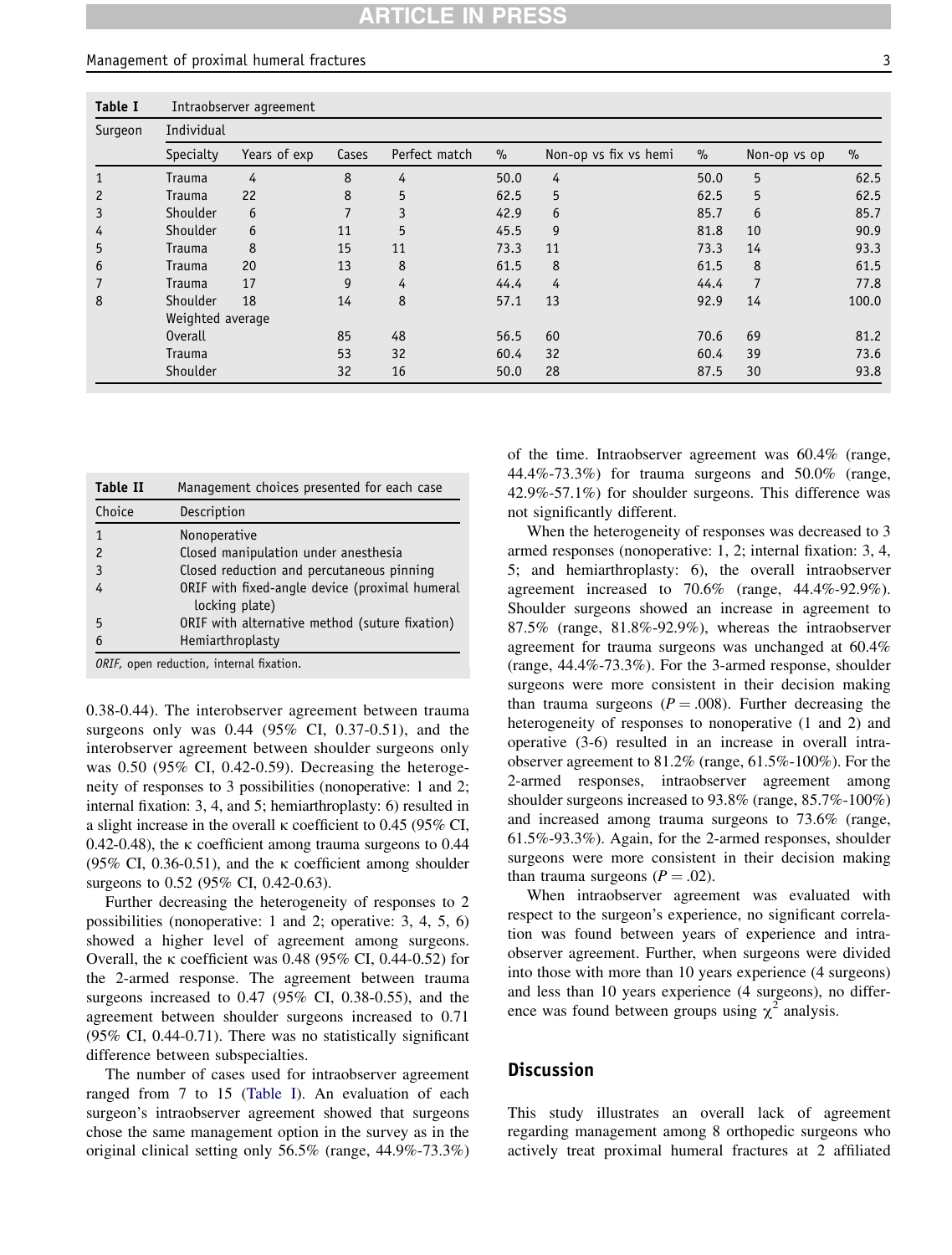<span id="page-3-0"></span>

Figure 1 (A-D) Preoperative and postoperative images of a 79-year-old retired woman without significant medical comorbidities. Only 2 of 8 surgeons agreed with the initial management. The treating surgeon chose nonoperative management on the survey.

hospitals. Further, this study shows a concerning lack of consistency among surgeons in their own decision making.

Despite the increase in frequency of these fractures and the variety of treatment options available, few studies have directly compared one treatment method with another. A recent systematic review of treatment modalities for proximal humeral fractures found that less than 15% of the studies included in the review established an appropriate study design.[14](#page-5-0) Randomized studies are lacking, and outcome measures are often not uniform.[3,6](#page-4-0)

Most studies present only the outcomes of a specific intervention. Therefore, when a surgeon chooses one method over another, there is little to guide decision making other than individual surgeon experience and comfort level with particular techniques. As technology and understanding of these injuries has improved over time, treatment algorithms have evolved.<sup>[13](#page-5-0)</sup> Recent emphasis has been on the results of locked plating for displaced proximal humeral fractures.<sup>[4,7,9,11,15,21](#page-4-0)</sup> However, there is still considerable disagreement about the optimal treatment method for different fracture patterns among surgeons who treat these injuries.

One reason for the lack of consensus among surgeons treating proximal humeral fractures is the lack of agreement regarding classification. The 2 most recognized classification systems for proximal humeral fractures are the Neer<sup>[17](#page-5-0)</sup> classification and the AO/OTA classification.<sup>[16](#page-5-0)</sup> The Neer classification is based on the recognition of displacement of various anatomic components of the fracture. The AO/OTA classification includes information about the energy and severity of the fracture as well as the likelihood of vascular disruption. Both systems are based on plain radiographs and have relatively limited intraobserver reliability and interobserver reproducibility.[2,12,22,24,25](#page-4-0)

In a study of 100 anteroposterior and lateral radiographs of surgical neck fractures, Kristiansen et al<sup>[12](#page-5-0)</sup> found a low degree of agreement using the Neer classification. Siebenrock and  $Gerber<sup>24</sup>$  $Gerber<sup>24</sup>$  $Gerber<sup>24</sup>$  also reported that the interobserver and intraobserver reliabilities for both the Neer and AO/ OTA classifications systems were fair or poor. Sidor et  $al<sup>23</sup>$  $al<sup>23</sup>$  $al<sup>23</sup>$ demonstrated a slightly improved mean interobserver reliability coefficient as well as mean intraobserver reproducibility for the Neer classification.

One could argue that the addition of a CT scan might have improved consensus in our study, and indeed, many of these patients did undergo a CT scan. In a study assessing the Neer classification system with the use of radiographs, Bernstein et al<sup>[2](#page-4-0)</sup> determined the intraobserver reliability was substantial and interobserver reproducibility was moderate. The addition of a CT scan was associated with a slight increase in intraobserver reliability, but no increase in interobserver reproducibility. Sjoden et al<sup>25</sup> also concluded that the addition of a CT scan did not improve the reproducibility of either the Neer or AO/OTA classifications.

Sallay et  $al^{22}$  $al^{22}$  $al^{22}$  divided 2 groups of observers into experts and nonexperts in shoulder surgery. Each group was asked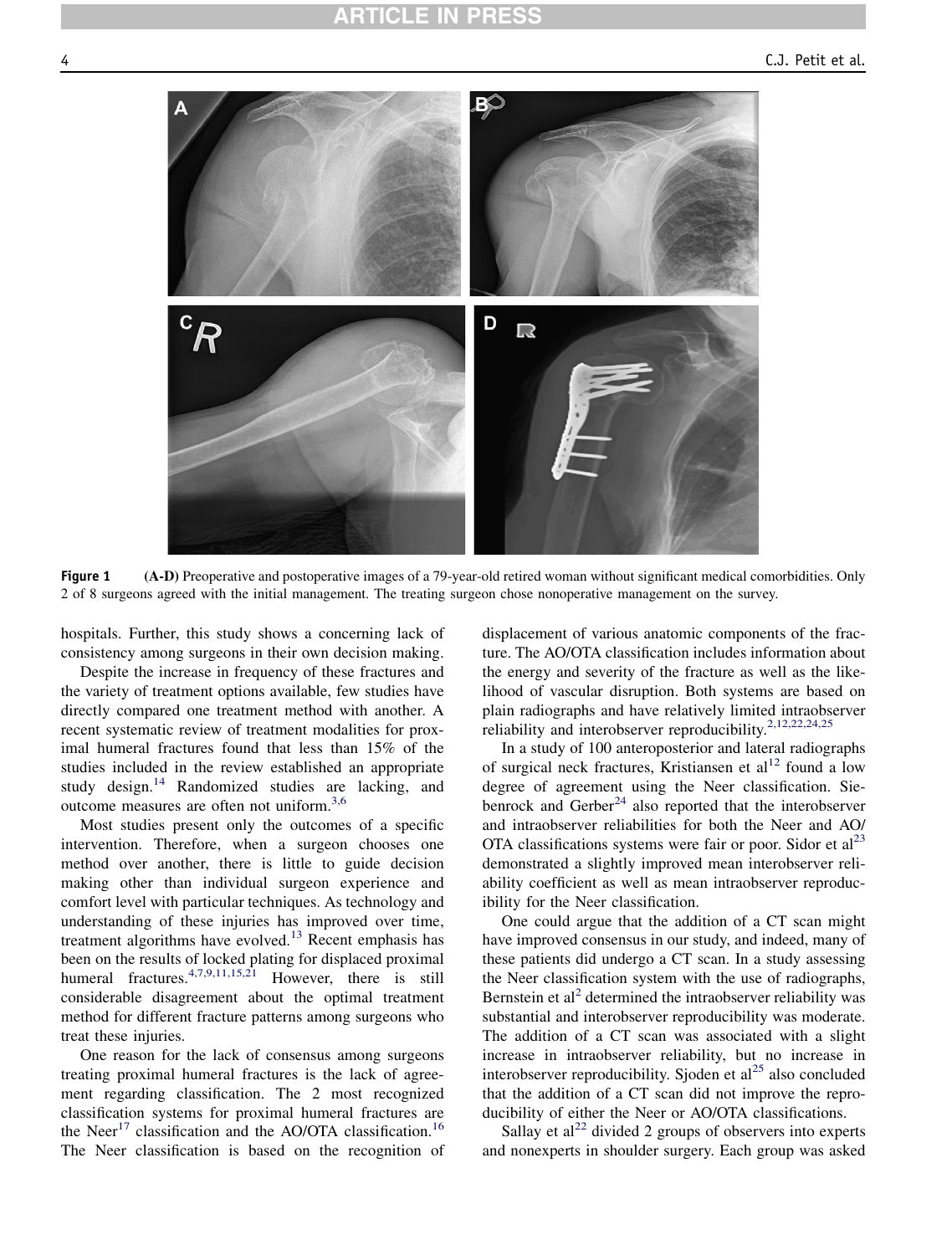#### <span id="page-4-0"></span>Management of proximal humeral fractures 5

to review the radiographs and 3-dimensional CT scans of 12 patients with proximal humeral fractures. Both groups demonstrated low reliability for the identification of displaced fracture fragments. The addition of a CT scan did not improve reliability or reproducibility.<sup>[22](#page-5-0)</sup>

Recently, Hertel et  $al<sup>8</sup>$  published radiographic criteria for determining perfusion of the humeral head. Although we have found these guidelines to be extremely useful when approaching these fractures, the implications in changing treatment guidelines and outcomes are unknown. This lack of consensus for the utility of a CT scan for classification of fractures led us to choose not to include a CT scan in our study.

Our study highlights the lack of agreement and inconsistency in decision making among surgeons who treat proximal humeral fractures. Our findings did not differ significantly among fellowship-trained shoulder surgeons and trauma surgeons. We did find that agreement improved when decision making was limited to broader categories (nonoperative vs operative), suggesting that surgeons do tend to agree on the general indications for surgery. There was much less agreement when surgeons were asked to determine a specific method of operative treatment [\(Figure 1](#page-3-0)).

Even when presented with actual previous cases, surgeons chose a different treatment option nearly 50% of the time. As with interobserver agreement, the intraobserver agreement increased when decision making was limited to broader categories. Shoulder surgeons did show more consistent decision making than trauma surgeons when broader categories were considered; however, the significance of this is unknown. Potential explanations for the poor intraobserver agreement demonstrated in this study include a differing interpretation of the radiographs or an evolution in the surgeon's approach to the treatment of these injuries. However, this observation clearly shows a lack of consistent decision making for a given surgeon.

Previous publications in the field of arthroplasty have shown improved outcomes and decreased hospital charges for higher-volume surgeons than lower-volume surgeons.<sup>5,26</sup> Because each of our surgeons reported operatively treating about 20 proximal humeral fractures per year, we were not able to test interobserver or intraobserver agreement vs volume. When years of experience was taken into consideration, no correlation between experience and intraobserver agreement was found. When surgeons were grouped into those with less than and greater than 10 years' experience, no statistical difference was found. One explanation for this difference is that the treatment of proximal humeral fractures has evolved significantly in recent years. The proximal humeral locking plate is one new device that has gained popularity in recent years. However, the current literature lacks prospective data to guide surgeons' use of this device, and as a result, a surgeon's experience before the widespread use of this device likely did not add to consistent decision making.

One limitation of this study is that in presenting cases to surgeons using this method, we cannot provide all available information for each patient. For many of these patients, a CT scan was available for review, which might or might not have changed the treatment choice. Obviously, a preoperative physician-patient discussion about the risks and benefits of treatment methods is impossible. In addition, the information about each case was gathered in a retrospective fashion.

In conclusion, given the current availability of numerous treatment options for proximal humeral fractures, this study highlights the need for prospective randomized studies with consistent outcome measures to determine the optimal treatment of specific patterns of proximal humeral fractures. As these studies become available, we expect to see more uniformity in the treatment of these challenging fractures. Finally, no conclusion can be made about the effect of decision making on outcome of treatment. More than one method of treatment for a given fracture may result in a satisfactory outcome, even if surgeons do not have uniformity of opinion about the method of treatment. This question would be an important subsequent consideration in future studies.

## Disclaimer

Drs. Diller, Endres, Harris, and Warner have not received nor will receive something of value from or own stock in a commercial company or institution related directly or indirectly to the subject of this manuscript. Dr Petit and Dr Millett receive research support from the Steadman-Hawkins Research Foundation that receives financial support from Arthrex, Ossur, Smith & Nephew, Arthrocare, Orthorehab, and Siemens. IRB providing approval: Partners Human Research Committee, IRB# 2005-P-002450/1.

### References

- 1. Baron JA, Barrett JA, Karagas MR. The epidemiology of peripheral fractures. Bone 1996;18(3 suppl):209-13S.
- 2. Bernstein J, Adler LM, Blank JE, Dalsey RM, Williams GR, Iannotti JP. Evaluation of the neer system of classification of proximal humeral fractures with computerized tomographic scans and plain radiographs. J Bone Joint Surg Am 1996;78:1371-5.
- 3. Bhandari M, Matthys G, McKee MD. Evidence-Based Orthopaedic Trauma Working Group. Four part fractures of the proximal humerus. J Orthop Trauma 2004;18:126-7.
- 4. Fankhauser F, Boldin C, Schippinger G, Haunschmid C, Szyszkowitz R. A new locking plate for unstable fractures of the proximal humerus. Clin Orthop Relat Res 2005:176-81.
- 5. Hammond JW, Queale WS, Kim TK, McFarland EG. Surgeon experience and clinical and economic outcomes for shoulder arthroplasty. J Bone Joint Surg Am 2003;85:2318-24.
- 6. Handoll H, Madhok R. Interventions for treating proximal humeral fractures in adults. The Cochrane Library 2007:1-50.
- 7. Helmy N, Hintermann B. New trends in the treatment of proximal humerus fractures. Clin Orthop Relat Res 2006;442:100-8.